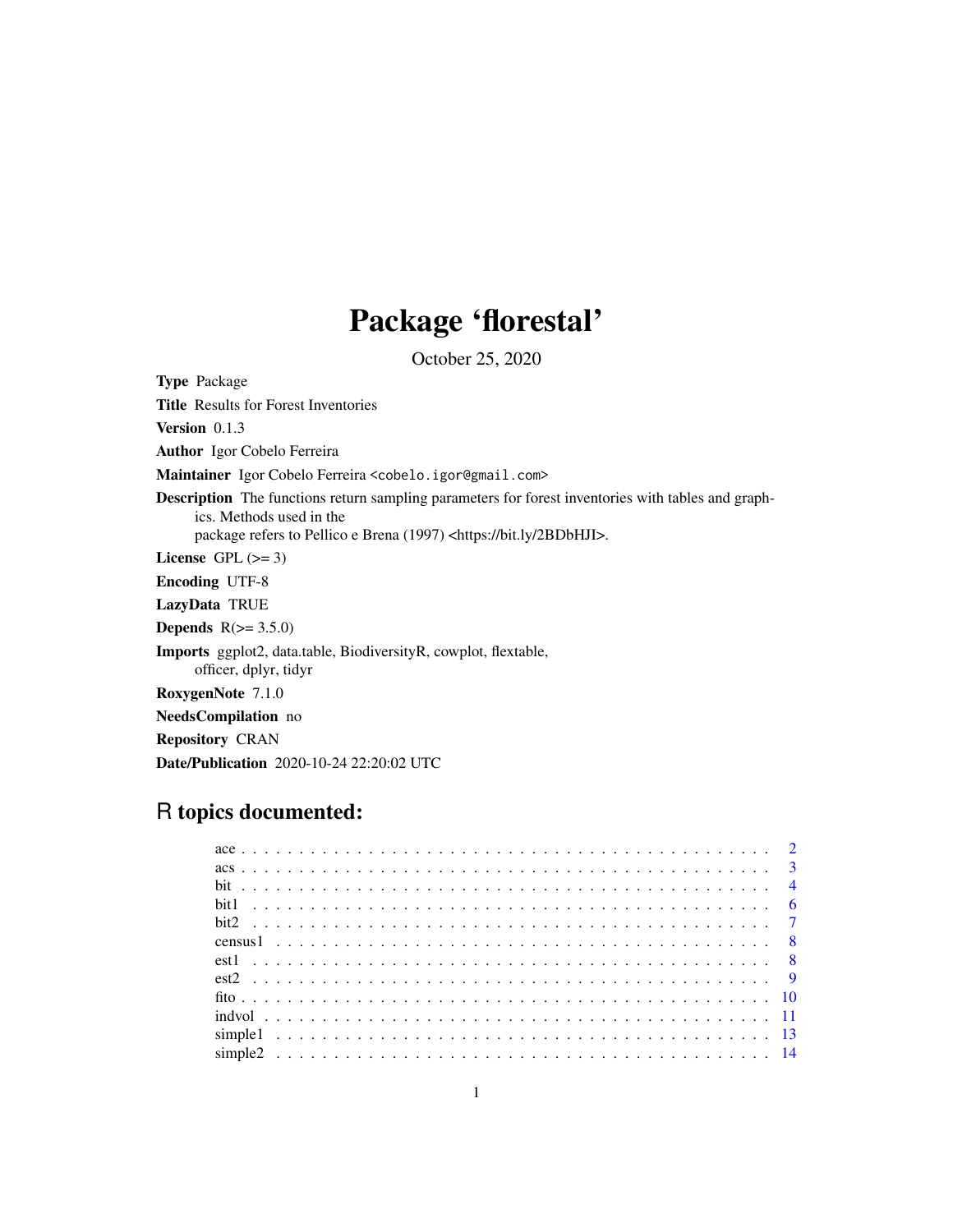#### <span id="page-1-0"></span>**Index** [15](#page-14-0)

# Description

Calculates the stratified casual and phytosociological sampling parameters.

# Usage

ace(x,a,aj,E=0.1,p=0.05,ampl=2,prot=NULL,prop=F,rn=F,spivi=15,un=F,pt=T,save=T)

## Arguments

| X     | A data frame with seven columns: strata in the first (in numerals), plots in<br>the second (in numerals), numbering of individuals in the third (in numerals),<br>species in the fourth, height in the fifth (in meters), diameter in the sixth (in<br>centimeters) and volume in the seventh (in cubic meters). |
|-------|------------------------------------------------------------------------------------------------------------------------------------------------------------------------------------------------------------------------------------------------------------------------------------------------------------------|
| a     | Plot area, in hectares.                                                                                                                                                                                                                                                                                          |
| аj    | Area of each stratum, in hectares.                                                                                                                                                                                                                                                                               |
| Ε     | Required error, in decimal value. Default is 0.1.                                                                                                                                                                                                                                                                |
| p     | Significance level, in decimal value. Default is 0.05.                                                                                                                                                                                                                                                           |
| amp1  | Amplitude of diameter class range. Default is 2.                                                                                                                                                                                                                                                                 |
| prot  | Protected species.                                                                                                                                                                                                                                                                                               |
| prop  | Logical argument. If FALSE (default), the allocation of plots by stratum will<br>follow Neyman's optimal allocation method. If TRUE, will follow the propor-<br>tional allocation by area.                                                                                                                       |
| rn    | Logical argument. If TRUE, calculates the sample intensity once again, with the<br>degrees of freedom from the previous result.                                                                                                                                                                                  |
| spivi | number of species in the IVI plot. Default is 15.                                                                                                                                                                                                                                                                |
| un    | Logical argument. If TRUE, the species column have an unique specie, as a<br>planted forest. If FALSE (default), have multiple species (more than one).                                                                                                                                                          |
| pt    | Logical argument. If TRUE (default), the language of the outputs is Portuguese.<br>If FALSE, the language is English.                                                                                                                                                                                            |
| save  | Logical argument. If TRUE (default), a docx file will be saved in the temporary<br>files directory (run 'tempdir()') (if save=TRUE) with the generated tables and<br>graphics.                                                                                                                                   |

# Value

A list of tables and graphs, and a docx file saved in the temporary files directory (run 'tempdir()') (if save=TRUE). The console displays the sampling intensity and whether there is significant difference between the strata from the F test of the single-factor ANOVA and a Tukey's test for significant differences between strata, with 95 per cent confidence.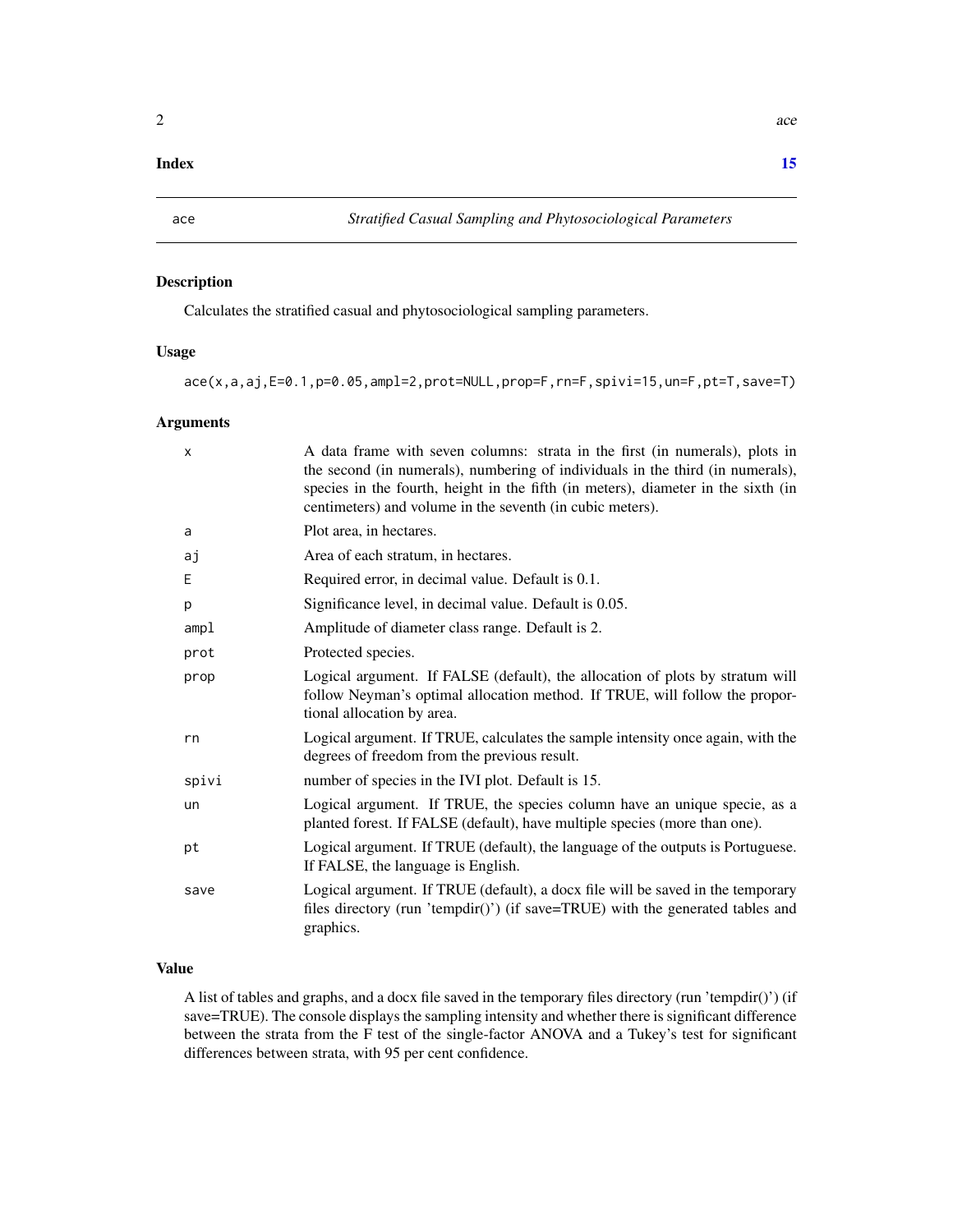<span id="page-2-0"></span> $\frac{1}{3}$ 

# Author(s)

Igor Cobelo Ferreira

# References

Pellico Netto, S.; Brena, D. (1997). Inventario florestal. Curitiba: Universidade Federal do Parana, 316 p.

# Examples

```
library(florestal)
```

```
#loads the data
data("est2")
head(est2)
#Calculate the sampling parameters
IF_ace <- ace(est2,a=0.1,aj=c(12.6,10.2))
```
acs *Simple Casual Sampling and Phytosociological Parameters*

# Description

Calculates the simple casual and phytosociological sampling parameters.

# Usage

```
acs(x,A,a,E=0.1,p=0.05,prot=NULL,ampl=2,rn=FALSE,spivi=15,un=FALSE,pt=TRUE,save=TRUE)
```
# Arguments

| $\mathsf{x}$ | A data frame with six columns: plots in the first (in numerals), numbering of<br>individuals in the second (in numerals), species in the third, height in the fourth<br>(in meters), diameter in the fifth (in centimeters) and volume in the sixth (in<br>cubic meters). |
|--------------|---------------------------------------------------------------------------------------------------------------------------------------------------------------------------------------------------------------------------------------------------------------------------|
| A            | Total area, in hectares.                                                                                                                                                                                                                                                  |
| a            | Plot area, in hectares.                                                                                                                                                                                                                                                   |
| Ε            | Required error, in decimal value. Default is 0.1.                                                                                                                                                                                                                         |
| p            | Significance level, in decimal value. Default is 0.05.                                                                                                                                                                                                                    |
| prot         | Optional. Protected species.                                                                                                                                                                                                                                              |
| amp1         | Amplitude of diameter class range. Default is 2.                                                                                                                                                                                                                          |
| rn           | Logical argument. If TRUE, calculates the sample intensity once again, with the<br>degrees of freedom from the previous result.                                                                                                                                           |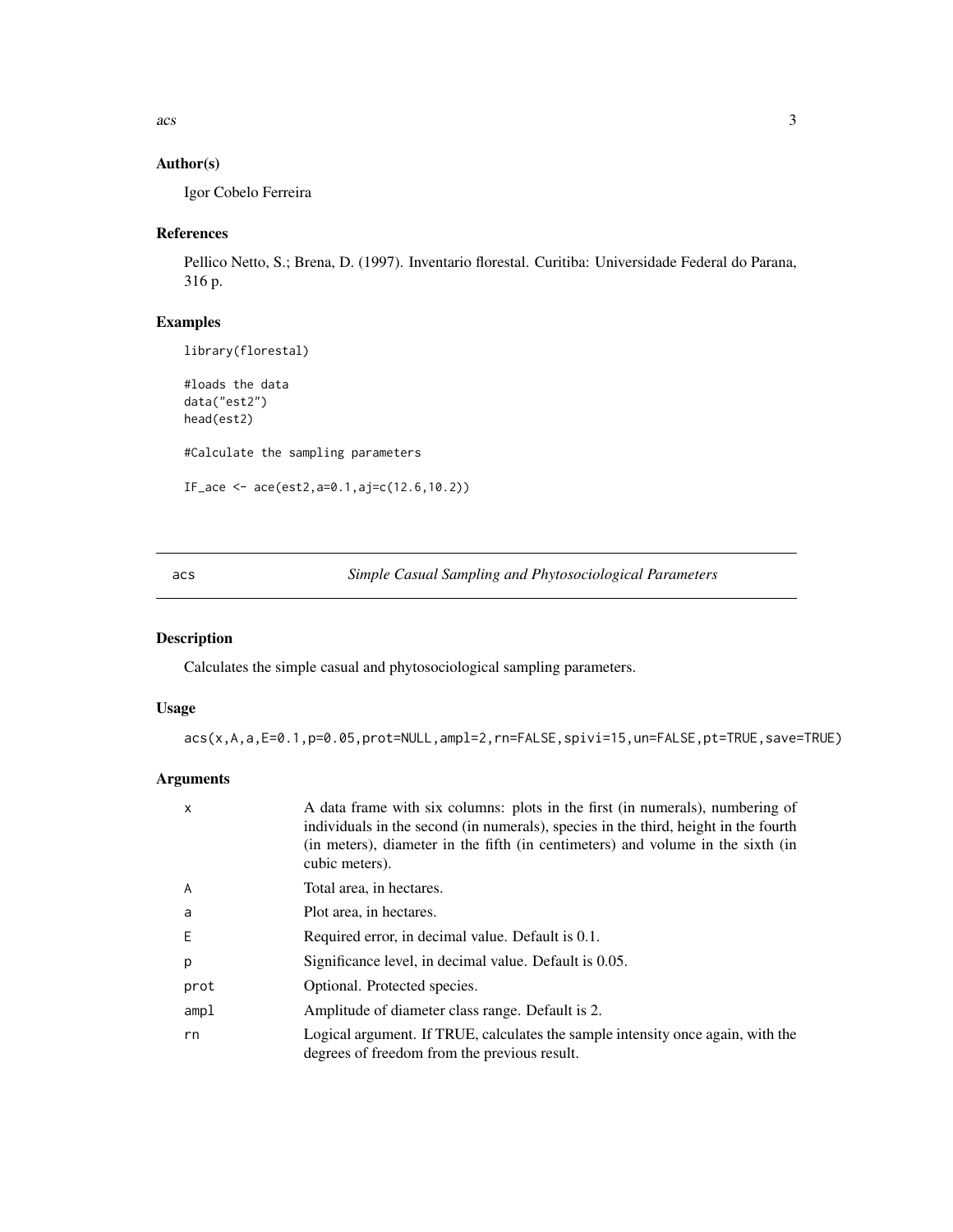<span id="page-3-0"></span>

| spivi | number of species in the IVI plot. Default is 15.                                                                                                                              |
|-------|--------------------------------------------------------------------------------------------------------------------------------------------------------------------------------|
| un    | Logical argument. If TRUE, the species column have an unique specie, as a<br>planted forest. If FALSE (default), have multiple species (more than one).                        |
| рt    | Logical argument. If TRUE (default), the language of the outputs is Portuguese.<br>If FALSE, the language is English.                                                          |
| save  | Logical argument. If TRUE (default), a docx file will be saved in the temporary<br>files directory (run 'tempdir()') (if save=TRUE) with the generated tables and<br>graphics. |

# Value

A list of tables and plots, and a docx file saved in the temporary files directory (run 'tempdir()') (if save=TRUE). The console displays the sampling intensity.

# Author(s)

Igor Cobelo Ferreira

# References

Pellico Netto, S.; Brena, D. (1997). Inventario florestal. Curitiba: Universidade Federal do Parana, 316 p.

# Examples

```
library(florestal)
#loads the data
data("simple2")
head(simple2)
#Calculate the sampling parameters
IF_acs \leq acs(simple2, A=27, a=0.1)
```
bit *Bitterlich Method Sampling*

# Description

Calculates the Bitterlich method (or point sampling).

### Usage

bit(x,A,k,E=0.1,p=0.05,ampl=2,rn=FALSE,pt=TRUE,save=TRUE)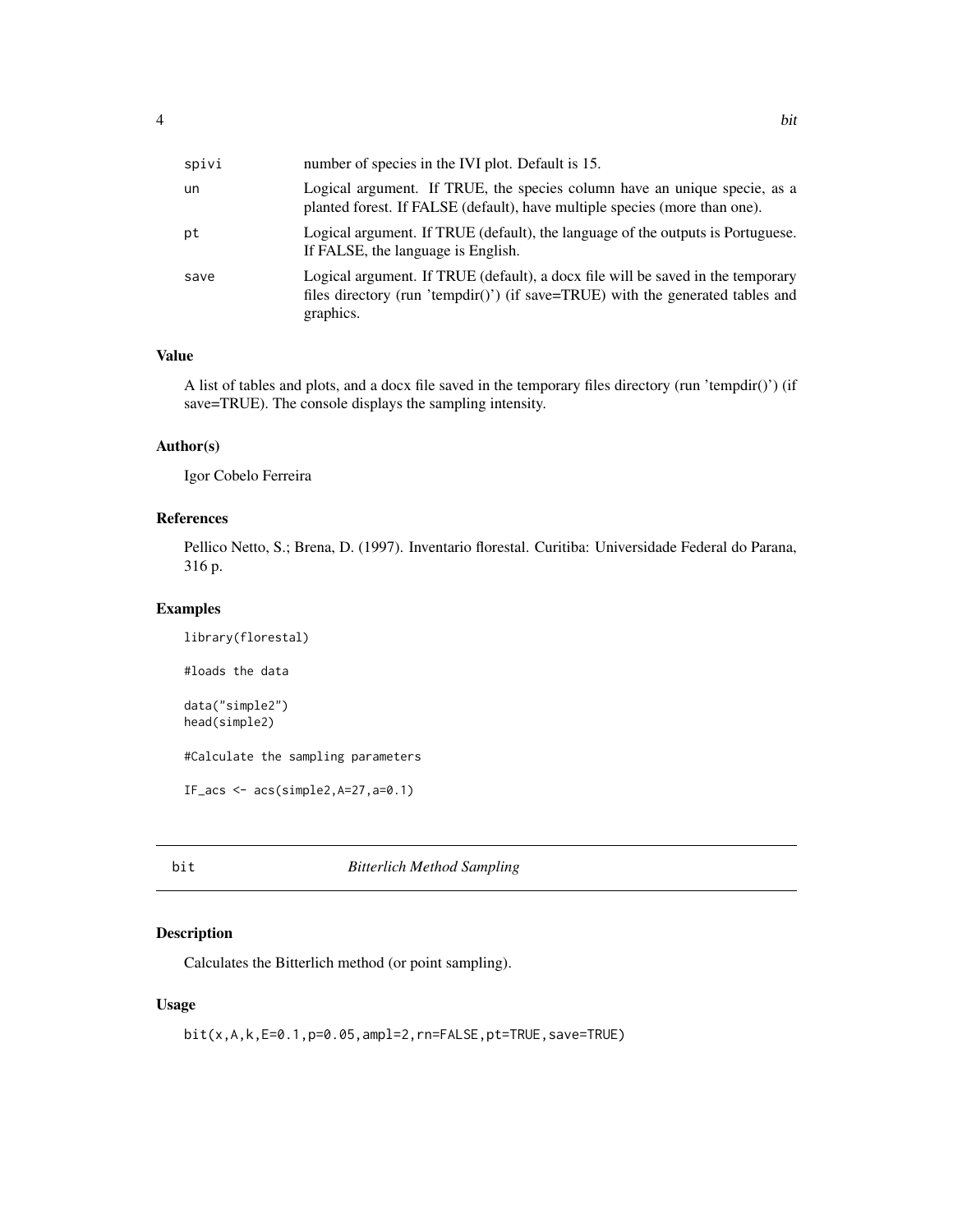#### Arguments

| $\mathsf{x}$ | A data frame with seven columns: sample points in the first (in numerals), num-<br>bering of individuals in the second (in numerals), species in the third, height in<br>the fourth (in meters), diameter in the fifth (in centimeters), radial distance in<br>the sixth (in meters) and volume in the seventh (in cubic meters). |
|--------------|-----------------------------------------------------------------------------------------------------------------------------------------------------------------------------------------------------------------------------------------------------------------------------------------------------------------------------------|
| A            | Total area, in hectares.                                                                                                                                                                                                                                                                                                          |
| k            | Basal area factor.                                                                                                                                                                                                                                                                                                                |
| E            | Required error, in decimal value. Default is 0.1.                                                                                                                                                                                                                                                                                 |
| p            | Significance level, in decimal value. Default is 0.05.                                                                                                                                                                                                                                                                            |
| amp1         | Amplitude of diameter class range. Default is 2.                                                                                                                                                                                                                                                                                  |
| rn           | Logical argument. If TRUE, calculates the sample intensity once again, with the<br>degrees of freedom from the previous result.                                                                                                                                                                                                   |
| рt           | Logical argument. If TRUE (default), the language of the outputs is Portuguese.<br>If FALSE, the language is English.                                                                                                                                                                                                             |
| save         | Logical argument. If TRUE (default), a docx file will be saved in the temporary<br>files directory (run 'tempdir()') (if save=TRUE) with the generated tables and<br>graphics.                                                                                                                                                    |
|              |                                                                                                                                                                                                                                                                                                                                   |

# Value

A list of tables and graphs, and a docx file saved in the temporary files directory (run 'tempdir()') (if save=TRUE). The console displays the sampling intensity.

# Note

The function calculates the critical distance to check for inclusion or exclusion of doubtful trees, being included in the sample only those with radial distance less than or equal to the critical distance. Even if there are no doubtful trees, the radial distance column (fifth column) is required, in blank.

### Author(s)

Igor Cobelo Ferreira

# References

Bitterlich, W. (1948). Die Winkelzahlprobe. Allg. Forst-u. Holzwirtsch. Ztg., 59 (1/2): 4-5. Pellico Netto, S.; Brena, D. (1997). Inventario florestal. Curitiba: Universidade Federal do Parana, 316 p.

# Examples

```
library(florestal)
```
#loads the data

data("bit2") head(bit2)

bit 5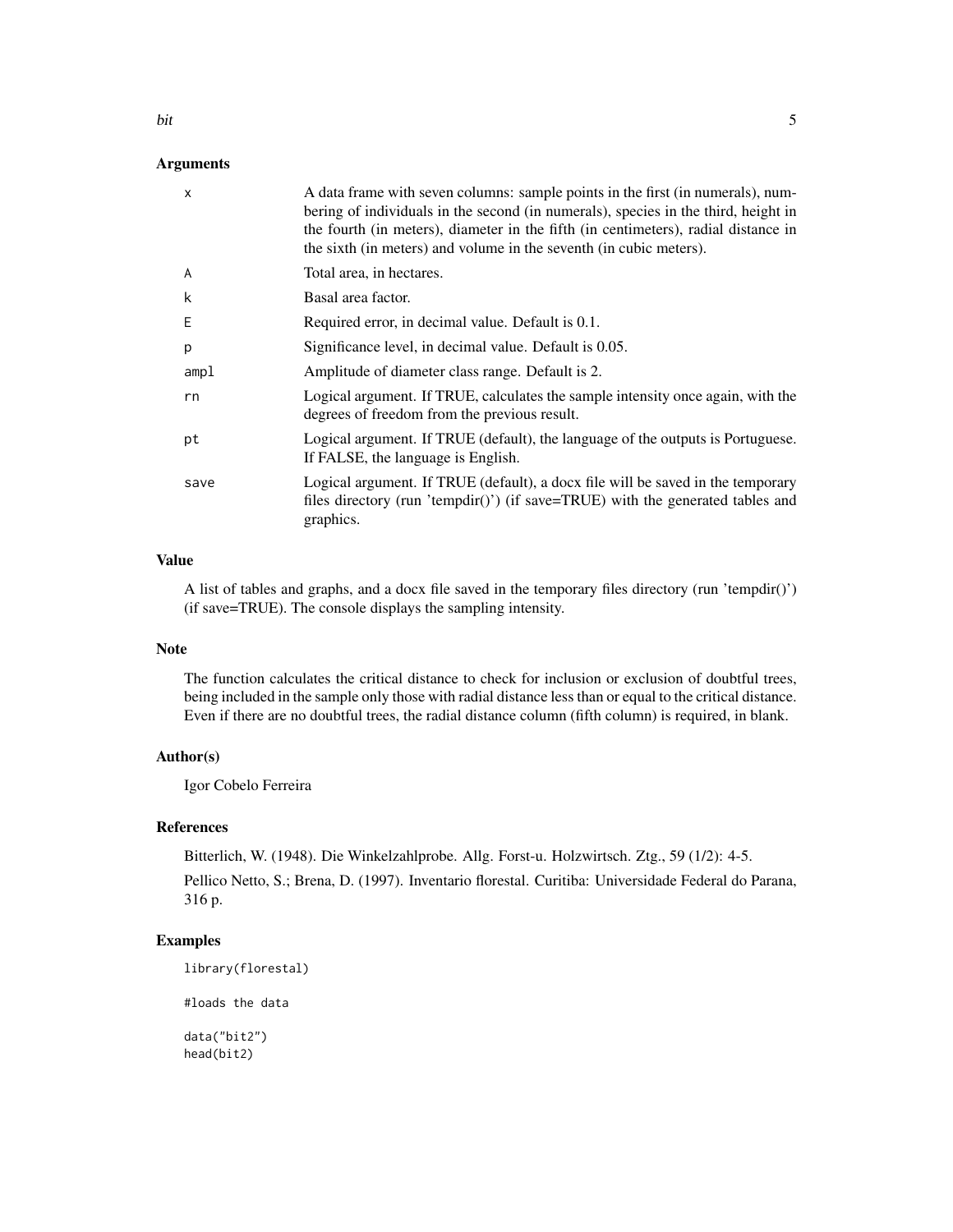<span id="page-5-0"></span>#Calculate the sampling parameters

```
bit(bit2,A=12,k=2)
```
bit1 *Collected Data by the Bitterlich Method without Volume*

# Description

Table format for input in the 'indvol' function, with mens="bit".

#### Usage

data("bit1")

# Format

A data frame with 121 observations on the following 6 variables.

'Sampled Point' a numeric vector

Individual a numeric vector

Specie a character vector

'Height (m)' a numeric vector

'Diameter (cm)' a numeric vector

'Radial Distance (m)' a numeric vector

# Examples

```
library(florestal)
#loads the data
data(bit1)
head(bit1)
#calculates the individual woody volume
bit2 <- indvol(bit1, mens="bit", f=0.7)
```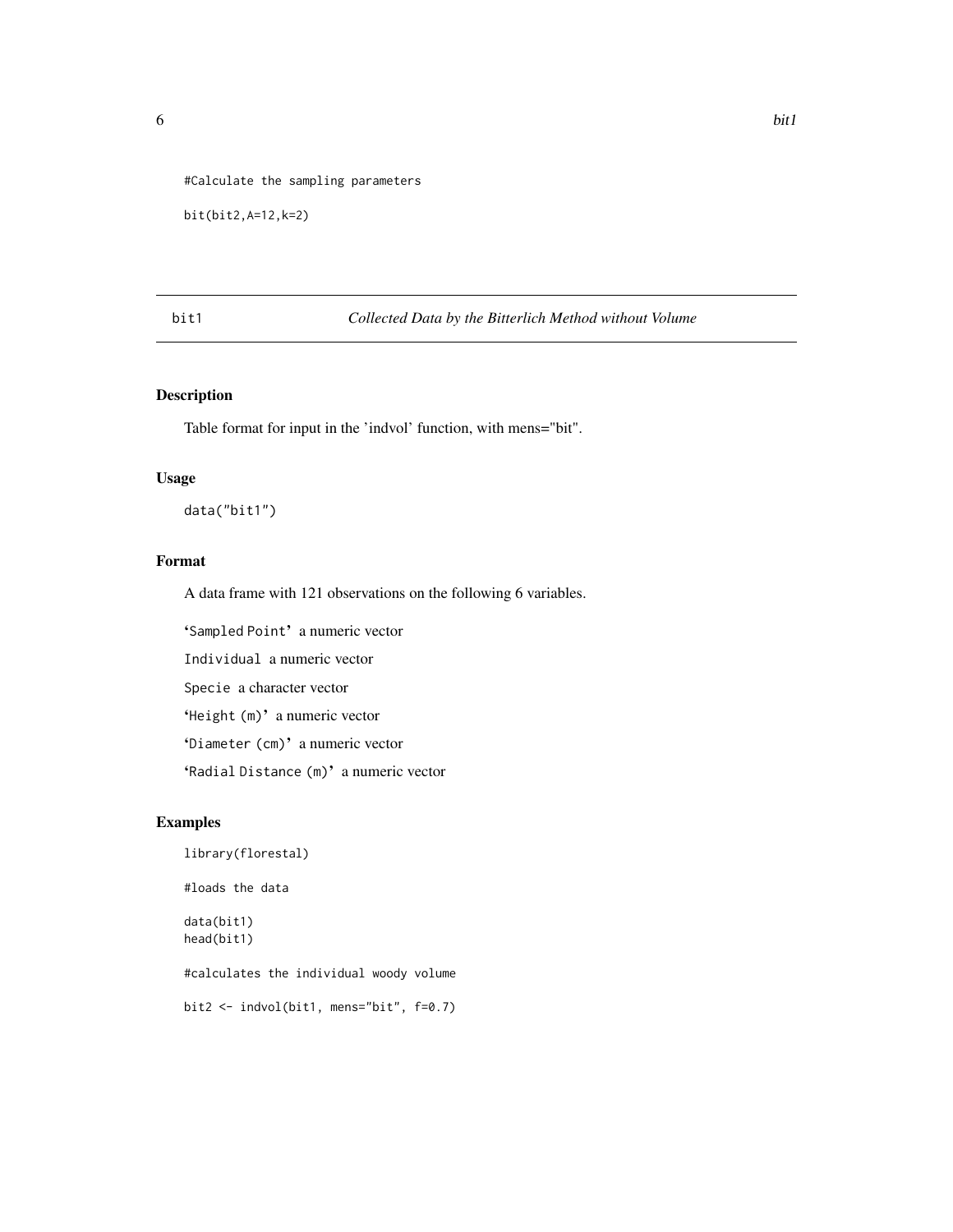<span id="page-6-0"></span>

# Description

Table format for input in the 'bit' function.

#### Usage

data("bit2")

# Format

A data frame with 121 observations on the following 7 variables.

'Sampled Point' a numeric vector

Individual a numeric vector

Specie a character vector

'h (m)' a numeric vector

'd (cm)' a numeric vector

'Radial Distance (m)' a numeric vector

'Volume (m3)' a numeric vector

# Examples

library(florestal) #loads the data data(bit2) head(bit2) #calculates the sampling parameters bit(bit2,A=12,k=2)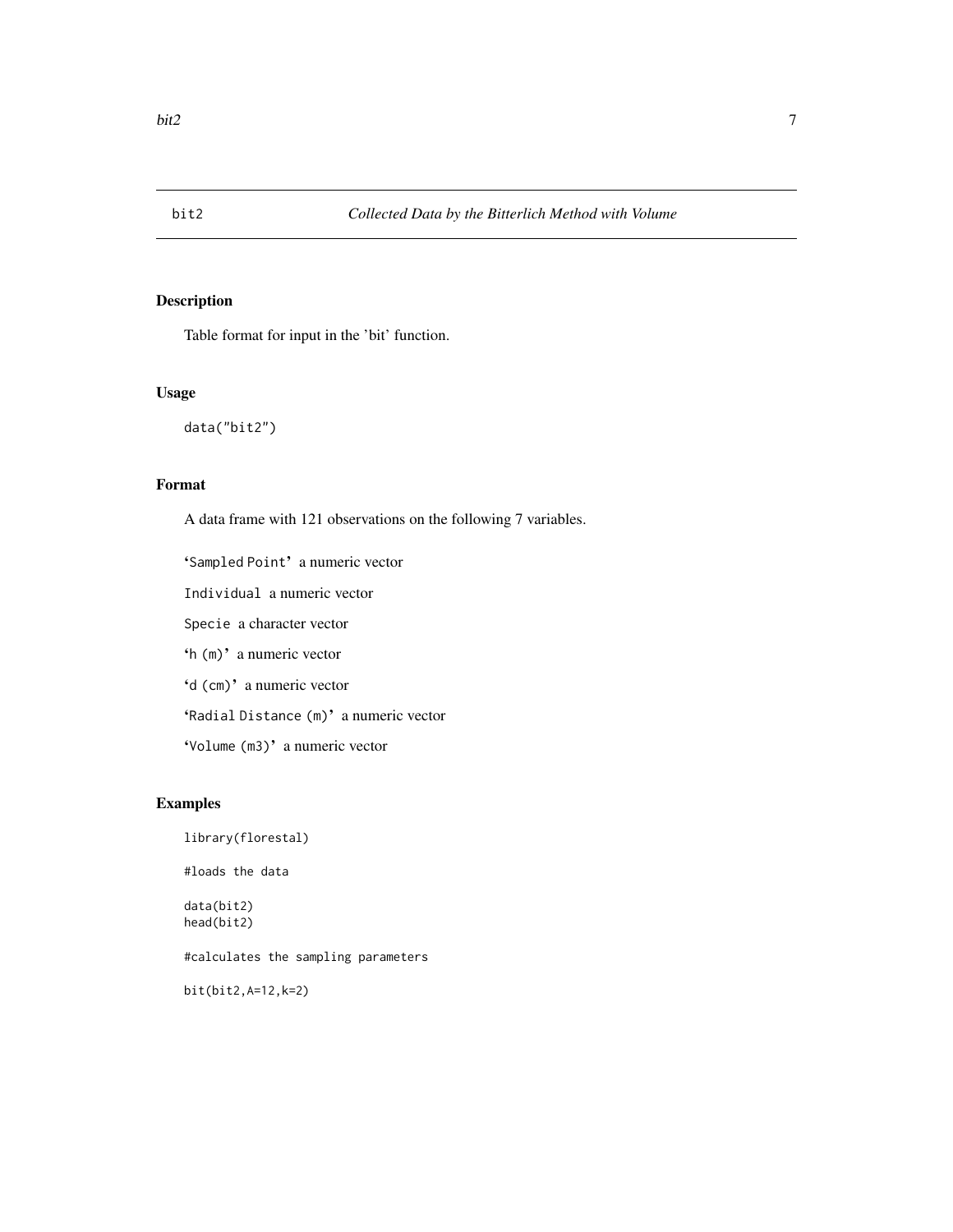<span id="page-7-0"></span>

# Description

Table format for input in the 'indvol' function, with mens="census".

# Usage

```
data("census1")
```
# Format

A data frame with 120 observations on the following 4 variables.

Individual a numeric vector

Specie a character vector

'Height (m)' a numeric vector

'Diameter (cm)' a numeric vector

#### Examples

library(florestal) #loads the data data(census1) head(census1) #calculates the individual woody volume indvol(census1, mens="census", veg="cerradoss\_df")

est1 *Collected Data by the Stratified Casual Sampling without Volume*

# Description

Table format for input in the 'indvol' function, with mens="strata".

#### Usage

data("est1")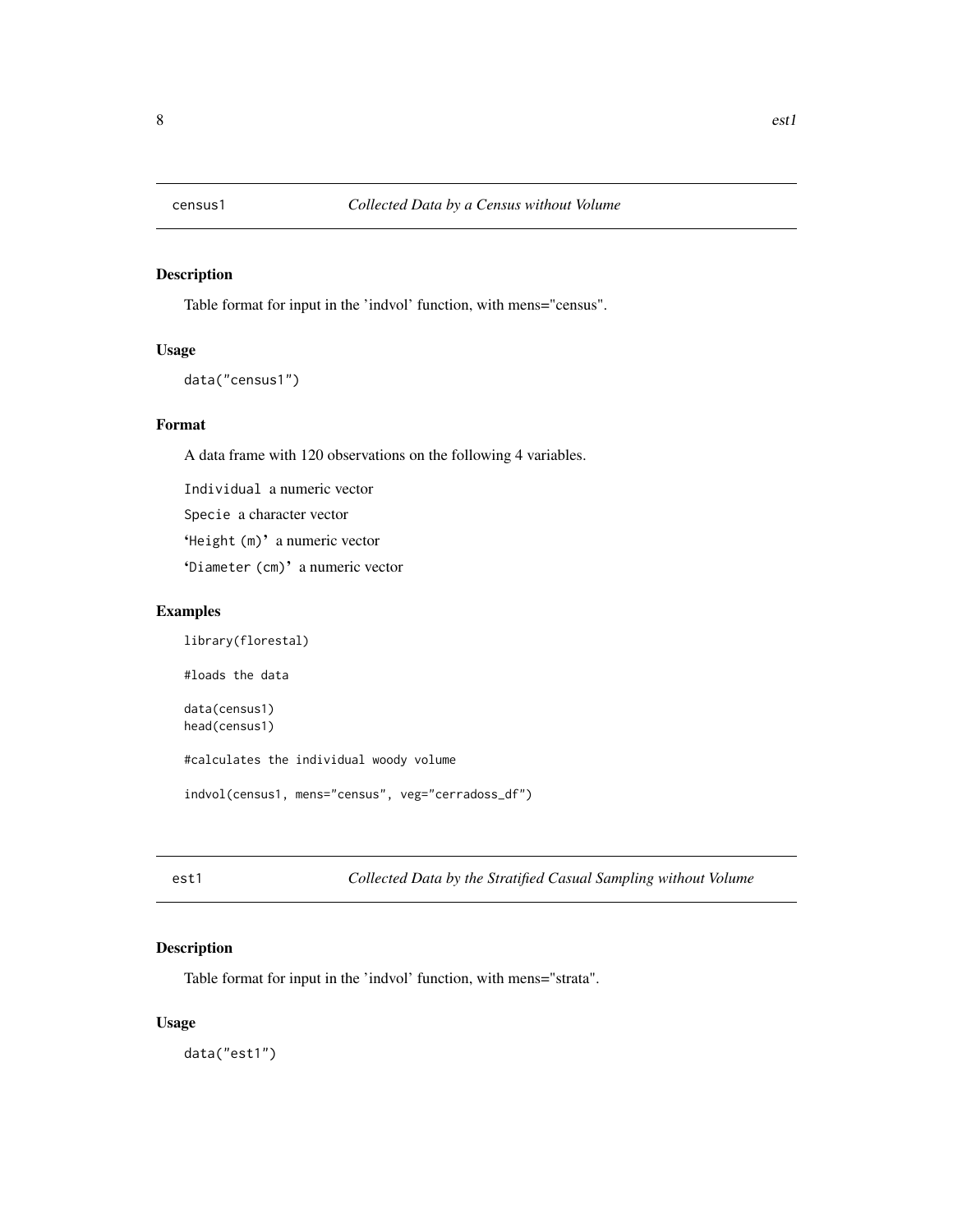<span id="page-8-0"></span>est2 9

# Format

A data frame with 120 observations on the following 6 variables.

Stratum a numeric vector Plot a numeric vector Individual a numeric vector Specie a character vector 'Height (m)' a numeric vector 'Diameter (cm)' a numeric vector

#### Examples

library(florestal)

#loads the data

data(est1) head(est1)

#calculates the individual woody volume #create an object for each stratum and join with 'rbind'

```
IF_e1<-indvol(est1[est1$Stratum==1,],mens="strata",veg="cerradoss_df")
IF_e2<-indvol(est1[est1$Stratum==2,],mens="strata",veg="matas>10_df")
```

```
est2<-rbind(IF_e1,IF_e2)
```
est2 *Collected Data by the Stratified Casual Sampling with Volume*

# Description

Table format for input in the 'ace' function.

# Usage

data("est2")

# Format

A data frame with 116 observations on the following 7 variables.

Stratum a numeric vector Plot a numeric vector Individual a numeric vector Specie a character vector 'h (m)' a numeric vector 'd (cm)' a numeric vector 'Volume (m3)' a numeric vector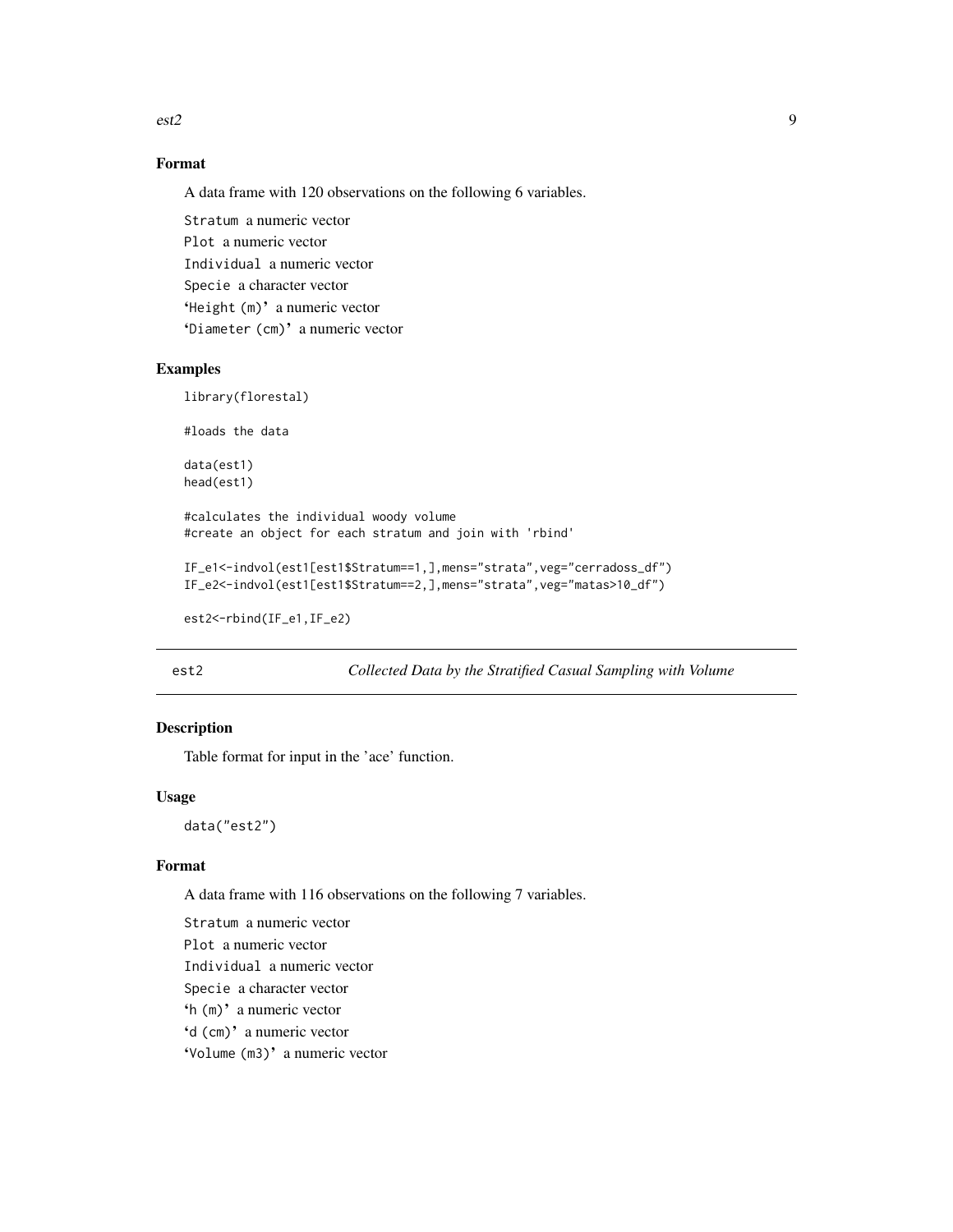# <span id="page-9-0"></span>Examples

```
library(florestal)
#loads the data
data(est2)
head(est2)
#calculates the sampling parameters
IF_ace <- ace(est2,a=0.1,aj=c(12.6,10.2))
```
#### fito *Phytosociological Parameters*

# Description

Calculates the phytosociological sampling parameters.

#### Usage

fito(sp,plot,d,A,stratum=NULL,spivi=15,pt=TRUE,save=TRUE)

# Arguments

| sp      | A vector or data frame with the species.                                                                                                                                       |
|---------|--------------------------------------------------------------------------------------------------------------------------------------------------------------------------------|
| plot    | A vector or data frame with the plots.                                                                                                                                         |
| d       | A vector or data frame with the diameter.                                                                                                                                      |
| A       | Total area, in hectares.                                                                                                                                                       |
| stratum | Optional. A vector or data frame with the strata.                                                                                                                              |
| spivi   | number of species in the IVI plot. Default is 15.                                                                                                                              |
| рt      | Logical argument. If TRUE (default), the language of the outputs is Portuguese.<br>If FALSE, the language is English.                                                          |
| save    | Logical argument. If TRUE (default), a docx file will be saved in the temporary<br>files directory (run 'tempdir()') (if save=TRUE) with the generated tables and<br>graphics. |

# Value

A list with an Importance Valor Index (IVI) plot and a phytosociological parameters table, and a docx file saved in the temporary files directory (run 'tempdir()') (if save=TRUE) (if save=TRUE).

# Author(s)

Igor Cobelo Ferreira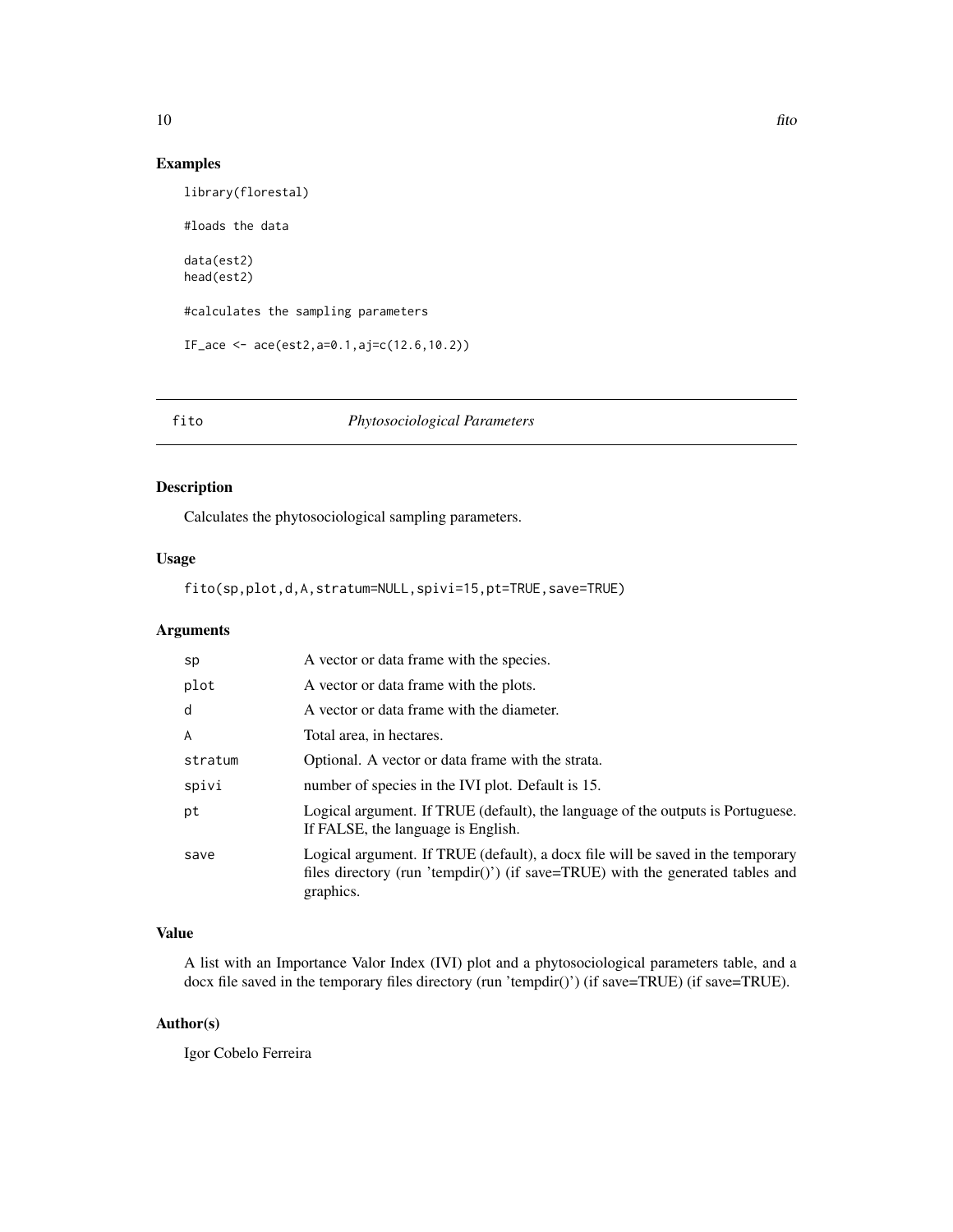#### <span id="page-10-0"></span>indvol 11

# Examples

```
library(florestal)
#loads the data
data("simple1")
head(simple1)
#Calculate the phytosociological parameters
IF_fito <- fito(sp=simple1$Specie, plot=simple1$Plot, d= simple1$`Diameter (cm)`, A=27)
```
indvol *Individual Woody Volume and Joins Multiple Shafts*

# Description

Calculates the individual woody volume from a manually entered equation, an equation from a listed vegetable formation or a form factor. It joins multiple shafts of the same individual through the mean square diameter and greater height.

#### Usage

indvol(x, mens="plot", vol=FALSE, myeq=NULL, veg=NULL, f=NULL, circ=FALSE)

# Arguments

| X    | A data frame.                                                                                                                                                                                                                                                                                                      |
|------|--------------------------------------------------------------------------------------------------------------------------------------------------------------------------------------------------------------------------------------------------------------------------------------------------------------------|
|      | - If have strata (mens="strata"), there must be six columns: strata in the first (in<br>numerals), plots in the second (in numerals), numbering of individuals in the<br>third (in numerals), species in the fourth (in character), height in the fifth (in<br>meters) and diameter in the sixth (in centimeters). |
|      | - If have only plots (mens="plot"), follows the same order but without the strata<br>column (plot, individuals, species, height and diameter).                                                                                                                                                                     |
|      | - If have not plots (mens="census"), follows the same order but without the strata<br>and plot columns (individuals, species, height and diameter).                                                                                                                                                                |
|      | - If its sampling by the Bitterlich method (mens="bit"), the order of the columns<br>is as in plots, but it is suggested that the sixth column is the radial distance<br>(point, individuals, specie, height, diameter and radial distance).                                                                       |
|      | - If the goal is only to join multiple shafts that already contain volume, the<br>volume should be in the last column (vol=TRUE).                                                                                                                                                                                  |
| mens | Indicates the mensuration process. If have strata (mens="strata"), plots (mens="plot"),<br>whithout strata and plots (mens="census") or by the Bitterlich method (mens="bit").                                                                                                                                     |
| vol  | Logical. If already have a volume column (last), vol=TRUE.                                                                                                                                                                                                                                                         |
| myeq | Optional. User can calculate a diferent equation using height (h) and diameter<br>(d), in quotes, e.g.: "0.000065661*d^(2.475293)*h^(0.300022)"                                                                                                                                                                    |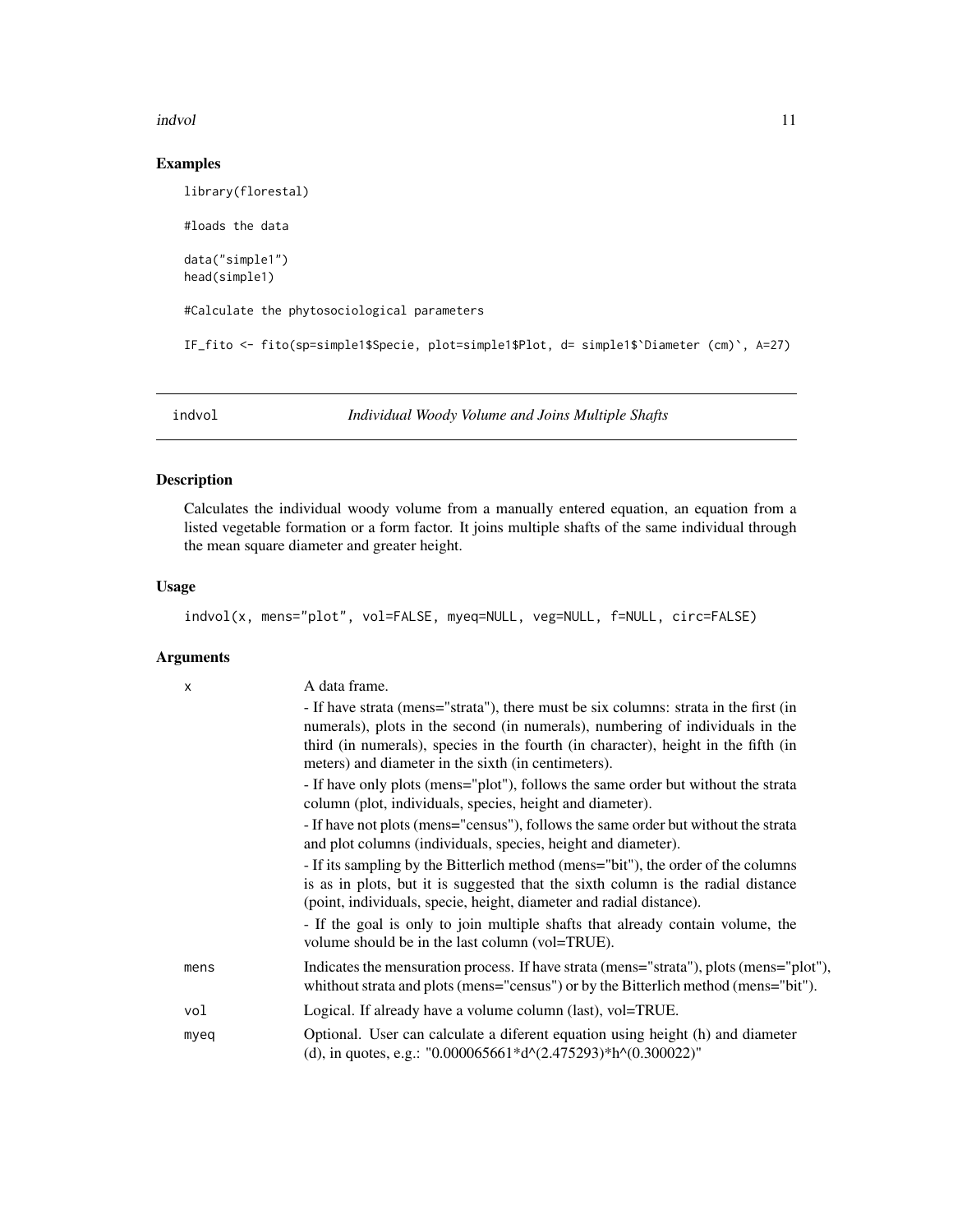12 indvolved and the contract of the contract of the contract of the contract of the contract of the contract of the contract of the contract of the contract of the contract of the contract of the contract of the contract

| veg  | Optional. A vegetable formation. See all: Equations                                                                                                                                               |
|------|---------------------------------------------------------------------------------------------------------------------------------------------------------------------------------------------------|
| f.   | Optional. Form factor.                                                                                                                                                                            |
| circ | Logical. If TRUE, the values of the argument "d" represent the circumference,<br>and will be automatically transformed into a diameter. If FALSE (default), the<br>values represent the diameter. |

# Details

The values in the column of individuals must be sequential  $(1,2,3,4, \ldots)$ , repeating them if they represent the same individual.

For the Bitterlich method (mens="bit"), the volume is calculated considering each line an individual, not admitting multiple shafts.

#### Value

The function returns a new column with the individual volume (if vol  $=$  F) and the diameters of multiple shafts are joined by means of the square mean diameter, keeping the value of the highest height.

#### Author(s)

Igor Cobelo Ferreira

#### Examples

library(florestal)

#loads the data by an inventory with plots

```
data("simple1")
head(simple1)
```
#Using an equation entered manually

 $IF\_simple < -$  indvol(x = simple1, mens="plot", myeq = "0.000065661\*d^2.475293\*h^0.300022")

#Using a form factor

IF\_f  $\le$  indvol(x = simple1, mens="plot",  $f = 0.7$ )

#loads the data by an inventory with strata

```
data("est1")
head(est1)
```
#create an object for each stratum and join with 'rbind'

```
IF_e1<-indvol(est1[est1$Stratum==1,],mens="strata",veg="cerradoss_df")
IF_e2<-indvol(est1[est1$Stratum==2,],mens="strata",veg="matas>10_df")
```
est2<-rbind(IF\_e1,IF\_e2)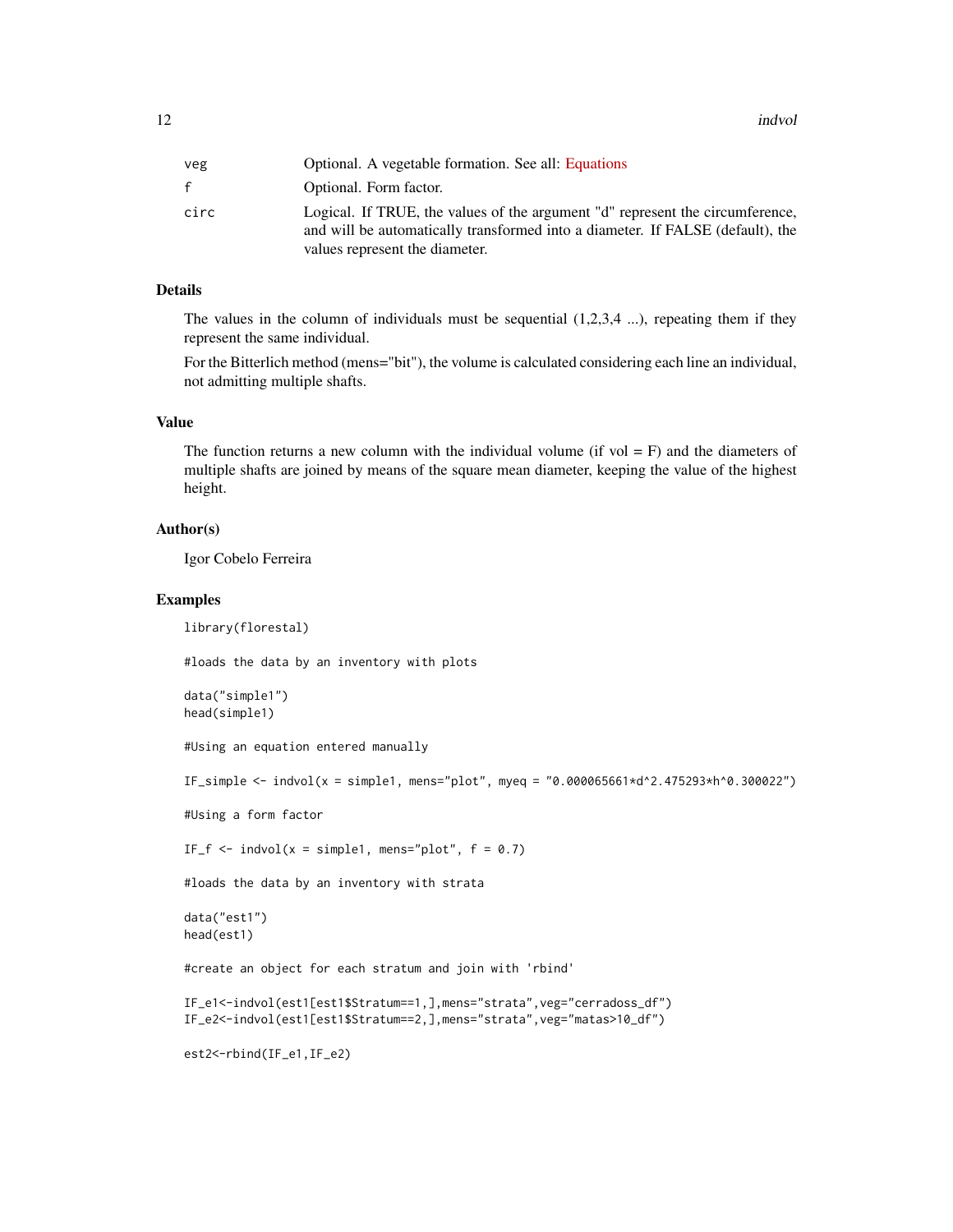#### <span id="page-12-0"></span>simple1 13

```
#loads the data by an inventory by the Bitterlich Method
data("bit1")
head(bit1)
IF_bit <- indvol(bit1, mens="bit", f=0.7)
#loads the data by an inventory from a census
data("census1")
head(census1)
IF_census <- indvol(census1, mens="census", veg="cerradoss_df")
```

```
simple1 Collected Data by a Simple Casual Sampling without Volume
```
#### Description

Table format for input in the 'indvol' function, with mens="plot".

#### Usage

```
data("simple1")
```
# Format

A data frame with 120 observations on the following 5 variables.

Plot a numeric vector Individual a numeric vector Specie a character vector 'Height (m)' a numeric vector 'Diameter (cm)' a numeric vector

# Examples

```
library(florestal)
```
#loads the data

data(simple1) head(simple1)

#calculates the individual woody volume

```
simple2 <- indvol(simple1, mens="plot", veg="cerradoss_df")
```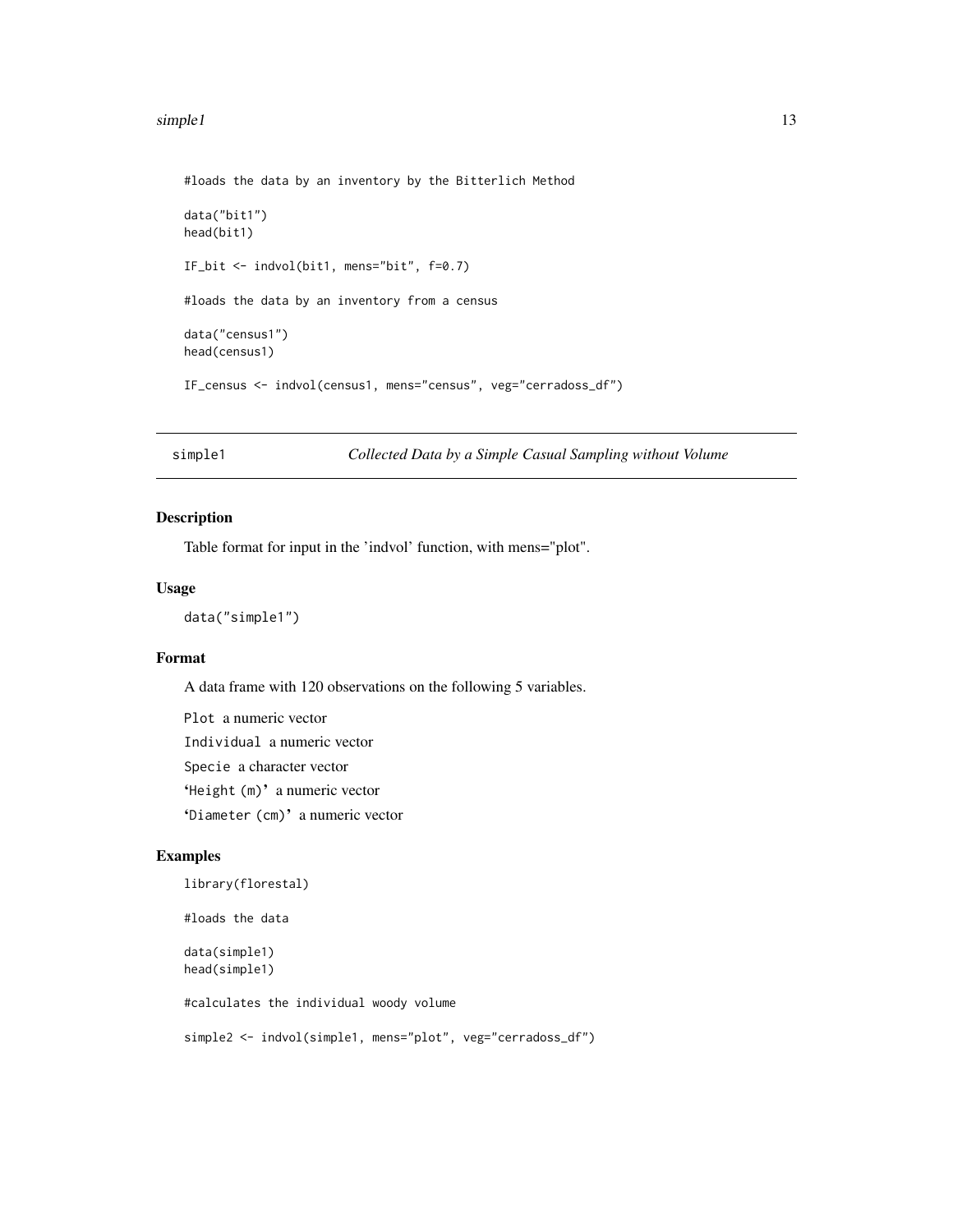<span id="page-13-0"></span>

# Description

Table format for input in the 'acs' function.

# Usage

```
data("simple2")
```
# Format

A data frame with 116 observations on the following 6 variables.

Plot a numeric vector Individual a numeric vector Specie a character vector 'h (m)' a numeric vector 'd (cm)' a numeric vector 'Volume (m3)' a numeric vector

# Examples

library(florestal)

#loads the data

data(simple2) head(simple2)

#calculates the parameters sampling

IF\_acs  $\leq$  acs(simple2, a=0.1, A=27)